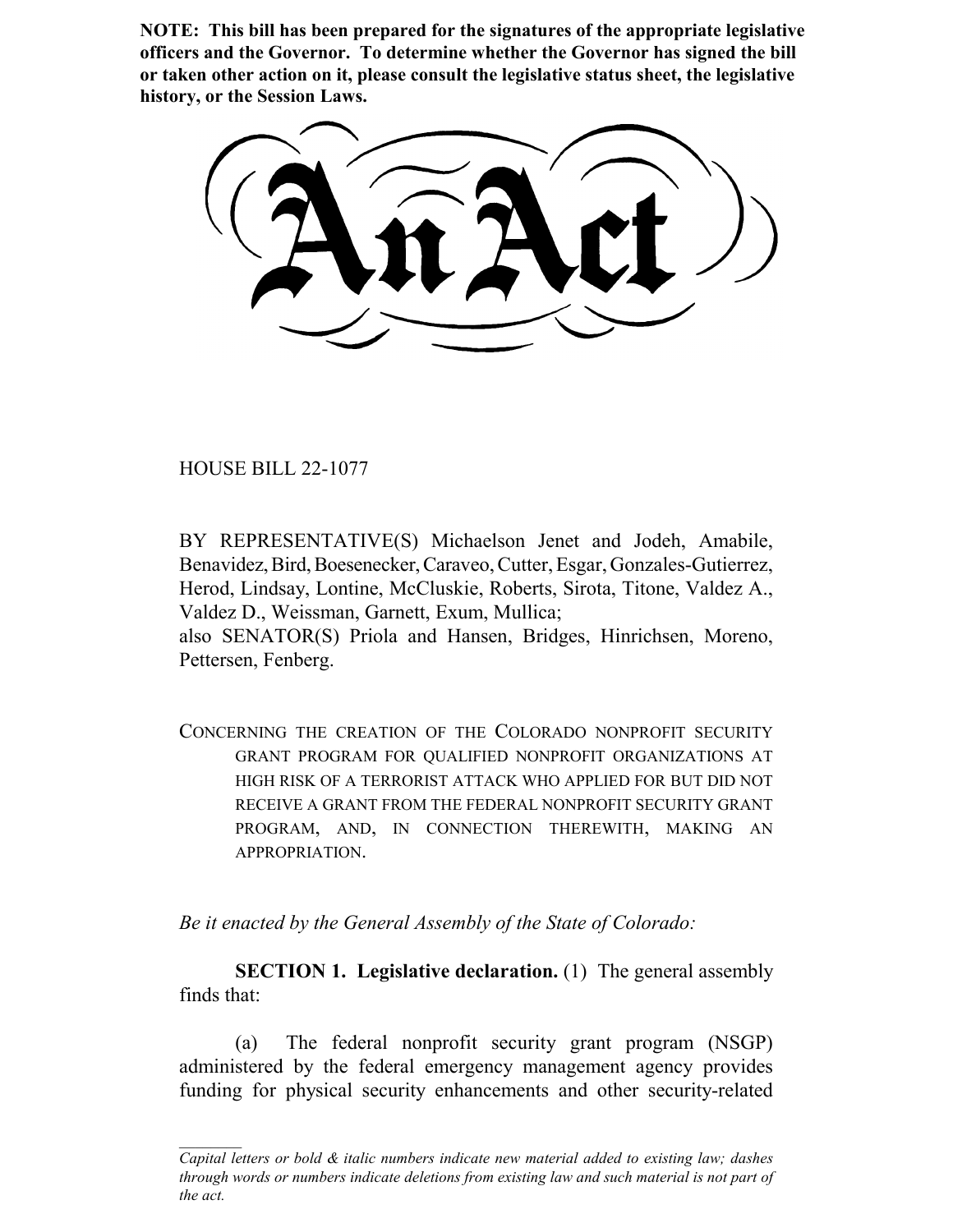activities to qualified nonprofit organizations that are at high risk of a terrorist attack. These nonprofit organizations, including houses of worship, have been able to apply for funding to protect against these attacks through the federal NSGP, but current funding levels are not sufficient for the demand.

(b) In 2021, 3,361 nonprofit organizations applied to the federal NSGP for a total of \$400 million, but only 1,532 applications were approved, receiving a combined total of \$180 million - the amount budgeted for the federal NSGP. In Colorado, 51 nonprofit organizations applied for a total of \$6,579,875, but only 10 nonprofit organizations were approved, receiving a combined total of \$1,113,774.

(c) From 2019 to 2020, hate crimes in Colorado increased by 22.3% from 279 to 340, the highest number since these statistics were recorded. Nationally, hate crimes increased by 13% from 7,287 to 8,263. Of that amount, 2,433 targeted property, including 292 targeting houses of worship, 228 targeting schools, 108 targeting medical facilities, 33 targeting community centers, and 6 targeting day care facilities.

(d) Extremists with the potential to take violent action pose a high risk to minority communities in Colorado. In November 2019, the federal bureau of investigation foiled an attempted bombing of Temple Emanuel in Pueblo, Colorado. That same month, Denver police apprehended an individual menacing congregants with weapons outside of the Downtown Denver Islamic Center.

(2) Therefore, the general assembly declares it is important for Colorado to create a state-funded nonprofit security grant program to ensure that more Colorado-based nonprofit organizations receive grants to complete potentially life-saving projects that thwart off potential terrorist attacks in the future.

**SECTION 2.** In Colorado Revised Statutes, **add** 24-33.5-1622 as follows:

**24-33.5-1622. Colorado nonprofit security grant program - rules - definitions - appropriation.** (1) AS USED IN THIS SECTION, UNLESS THE CONTEXT OTHERWISE REQUIRES: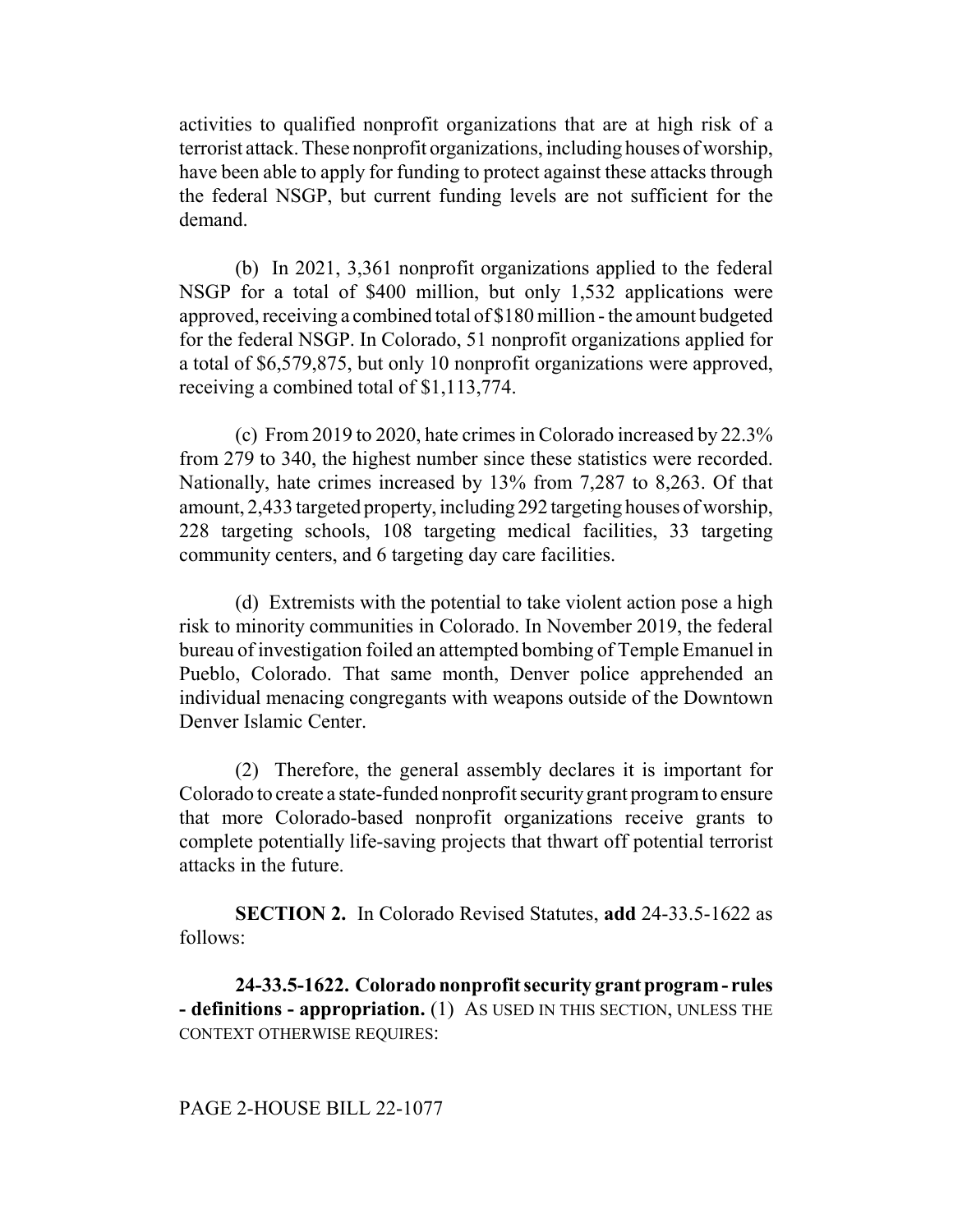(a) "FEDERAL PROGRAM" MEANS THE FEDERAL NONPROFIT SECURITY GRANT PROGRAM ADMINISTERED BY THE FEDERAL EMERGENCY MANAGEMENT AGENCY.

(b) "GRANT PROGRAM" MEANS THE COLORADO NONPROFIT SECURITY GRANT PROGRAM CREATED IN SUBSECTION (2) OF THIS SECTION.

(2) **Program created - allowable costs - rules.** (a) THERE IS CREATED IN THE DIVISION THE COLORADO NONPROFIT SECURITY GRANT PROGRAM TO PROVIDE GRANTS TO NONPROFIT ORGANIZATIONS FOR PHYSICAL SECURITY ENHANCEMENTS AND OTHER SECURITY-RELATED ACTIVITIES.

(b) GRANT RECIPIENTS MAY USE THE MONEY RECEIVED FOR SECURITY-RELATED ACTIVITIES, INCLUDING BUT NOT LIMITED TO:

(I) THE INSTALLATION OF SECURITY EQUIPMENT ON REAL PROPERTY OWNED OR LEASED BY THE NONPROFIT ORGANIZATION;

(II) SECURITY-RELATED PLANNING, EXERCISES, TRAINING, AND CONTRACTED SECURITY PERSONNEL;

(III) NEW OR EXISTING INFRASTRUCTURE; EXCEPT THAT PRIORITY MUST BE GIVEN TO EXISTING INFRASTRUCTURE PROJECTS; OR

(IV) ANY OTHER SECURITY ENHANCEMENTS APPROVED BY THE DIVISION AND IN ACCORDANCE WITH THE ALLOWABLE COSTS UNDER THE FEDERAL PROGRAM.

(c) THE DIVISION SHALL ADMINISTER THE GRANT PROGRAM, AND, SUBJECT TO AVAILABLE APPROPRIATIONS, SHALL AWARD GRANTS AS PROVIDED IN THIS SECTION; EXCEPT THAT A GRANT AWARD MAY NOT BE GREATER THAN FIFTY THOUSAND DOLLARS.

(d) NO LATER THAN AUGUST 30, 2022, THE DIRECTOR SHALL PROMULGATE RULES NECESSARY TO IMPLEMENT THE GRANT PROGRAM. AT A MINIMUM, THE RULES MUST SPECIFY:

(I) THE TIME FRAMES FOR APPLYING FOR GRANTS, THE FORM OF THE GRANT PROGRAM APPLICATION, THE CRITERIA FOR EVALUATING THE

PAGE 3-HOUSE BILL 22-1077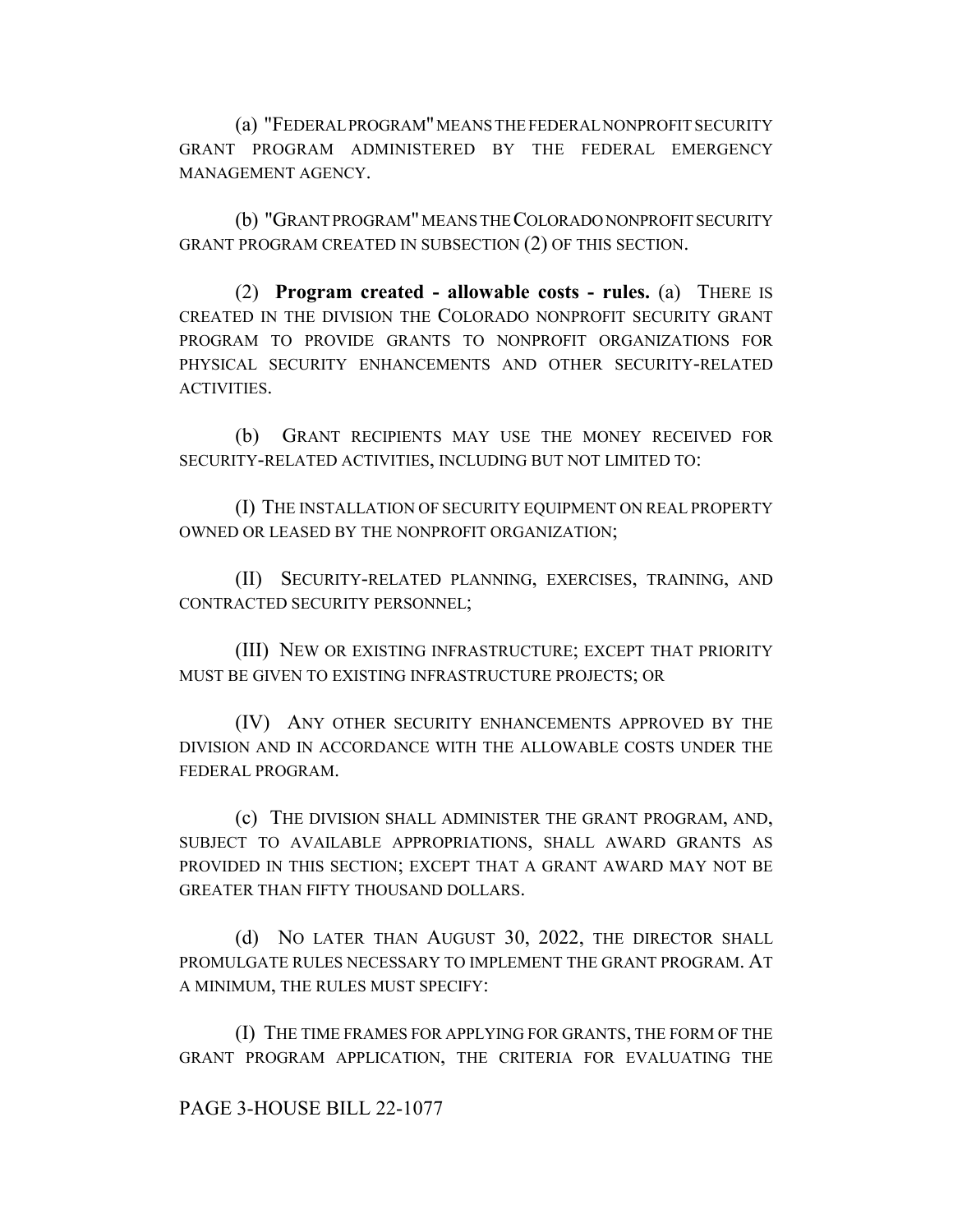FINANCIAL NEED OF GRANT APPLICANTS, THE TIME FRAMES FOR DISTRIBUTING GRANT MONEY, AND REQUIREMENTS FOR REPORTS FROM GRANT RECIPIENTS; AND

(II) THAT A GRANT RECIPIENT MUST HAVE SUBMITTED AN APPLICATION FOR, BUT NOT BEEN SELECTED TO RECEIVE, A GRANT UNDER THE FEDERAL PROGRAM.

(e) NO LATER THAN DECEMBER 1, 2022, THE DIVISION SHALL BEGIN ACCEPTING APPLICATIONS IN ACCORDANCE WITH THE RULES PROMULGATED IN ACCORDANCE WITH SUBSECTION (2)(d) OF THIS SECTION.

(3) **Application - criteria - award.** (a) TO RECEIVE A GRANT, A NONPROFIT ORGANIZATION SHALL SUBMIT AN APPLICATION TO THE DIVISION IN ACCORDANCE WITH THE RULES PROMULGATED PURSUANT TO SUBSECTION  $(2)(d)$  OF THIS SECTION.

(b) THE DIVISION SHALL REVIEW THE APPLICATIONS RECEIVED IN ACCORDANCE WITH THIS SECTION.IN AWARDING THE GRANTS, THE DIVISION SHALL CONSIDER THE FINANCIAL NEED OF THE APPLICANT, AS DETERMINED IN ACCORDANCE WITH THE RULES PROMULGATED PURSUANT TO SUBSECTION  $(2)(d)$  OF THIS SECTION.

(c) SUBJECT TO AVAILABLE APPROPRIATIONS, THE DIVISION SHALL AWARD GRANTS AS PROVIDED IN THIS SECTION. THE DIVISION SHALL ANNOUNCE GRANT AWARDS ON ITS WEBSITE WITHIN FIVE BUSINESS DAYS AFTER MAKING THE AWARDS. THE DIVISION SHALL DISTRIBUTE THE GRANT MONEY WITHIN THIRTY DAYS AFTER AWARDING THE GRANTS.

(4) **Reporting requirement.** EACH GRANT RECIPIENT SHALL SUBMIT THE FOLLOWING INFORMATION TO THE DIVISION IN ACCORDANCE WITH THE RULES PROMULGATED PURSUANT TO SUBSECTION  $(2)(d)$  OF THIS SECTION:

- (a) A PROJECT IMPLEMENTATION PLAN;
- (b) A QUARTERLY PROGRESS REPORT;
- (c) A SUMMARY REPORT UPON COMPLETION OF THE PROJECT; AND
- (d) ANY REIMBURSEMENT REQUEST.

## PAGE 4-HOUSE BILL 22-1077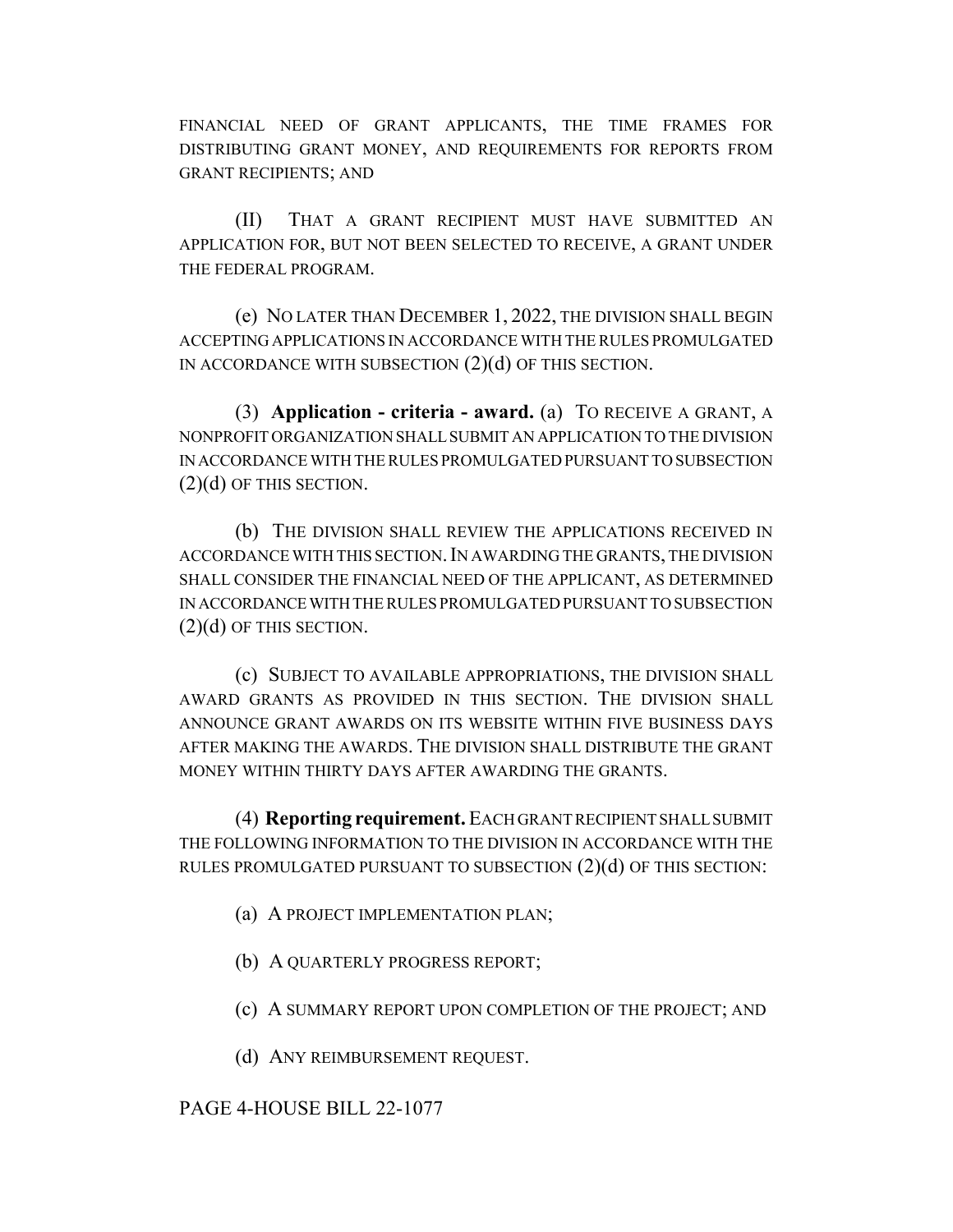(5) **Appropriation.** FOR THE 2022-23 STATE FISCAL YEAR, THE GENERAL ASSEMBLY SHALL APPROPRIATE FIVE HUNDRED THOUSAND DOLLARS FROM THE GENERAL FUND TO THE DEPARTMENT FOR USE BY THE DIVISION FOR THE PURPOSES OF THIS SECTION.

**SECTION 3. Appropriation.** For the 2022-23 state fiscal year, \$500,000 is appropriated to the department of public safety for use by the division of homeland security and emergency management. This appropriation is from the general fund and is based on an assumption that the division will require an additional 0.9 FTE. To implement this act, the division may use this appropriation for program administration related to the office of preparedness.

**SECTION 4. Safety clause.** The general assembly hereby finds,